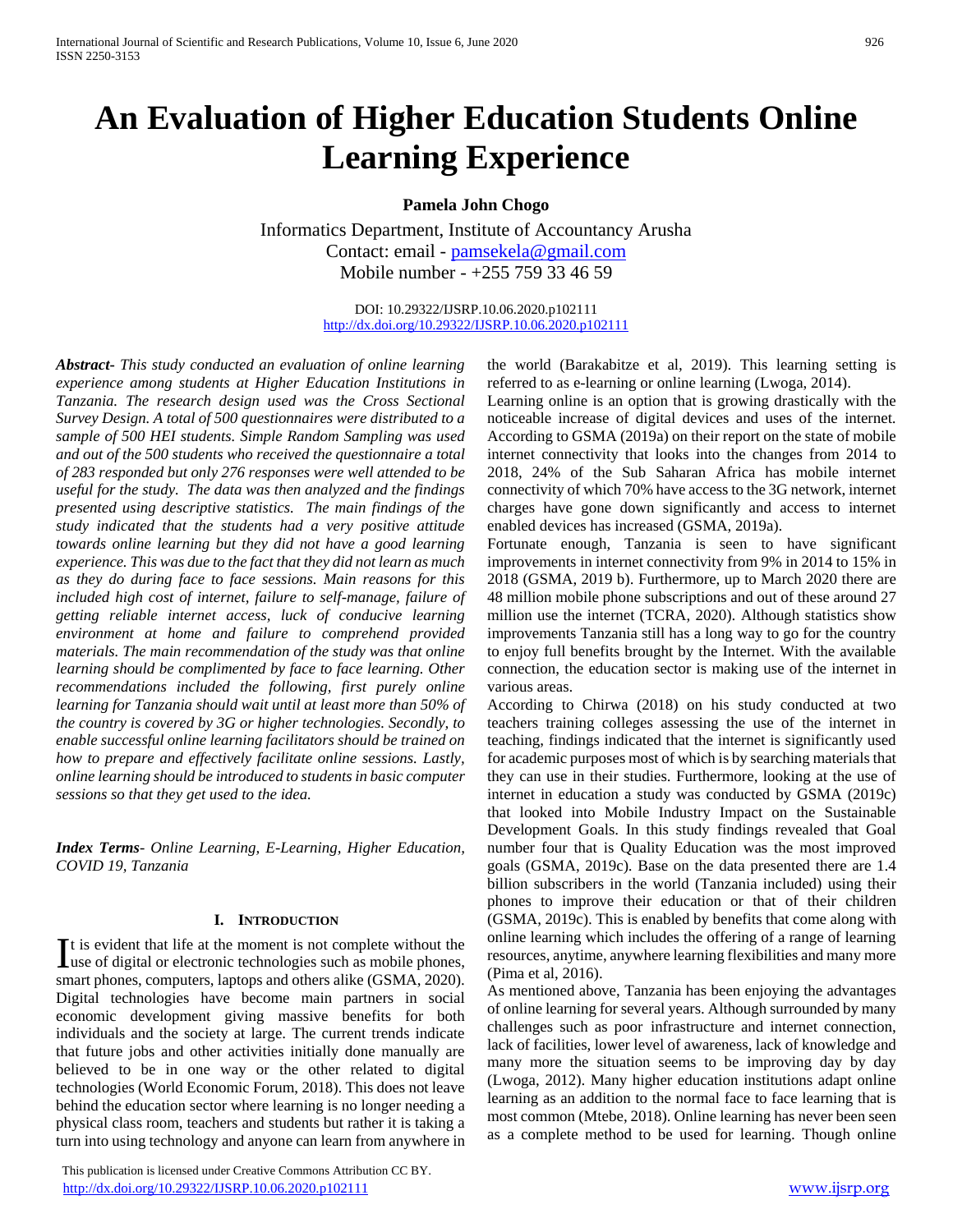learning comes with the flexibilities of learning out of campus or school many HEI use it in Campus environment (Pima et al, 2016). The use of online learning in HEI is different from other additional learning platforms such as Shule Direct that was established to compliment learning for secondary school students (Shule direct, 2020). It is a platform that can be used by any student thus designed to be used in school and a non-school environment. Such platforms as Shule direct have been very useful recently with outbreak of Coronavirus disease famously known as Covid 19 when the world had to shift most of its activities online (WHO, 2020). Tanzania is not an exception since due to the pandemic some organizations, schools and higher education institutions (HEI) remained closed for undefined period of time (TBC, 2020). A very good elaboration of this is the public statement given by the Minister, President's Office - Regional Administration and Local Government in Tanzania Honorable Suleiman Jafo. The statement announced the use of online platforms both synchronous and asynchronous such as television, radio, youtube channels and so on to offer lessons to students in primary and secondary schools so that they can continue learning while at home (Tamisemi, 2020). Other evidences of increased online learning is witnessed by the increased adverts on online short courses, online learning resources, online past papers for secondary school students and availability of sessions through Zoom, YouTube and other online channels (Amstrong, 2020).

One of the most common platform used in this period is Zoom, through data published by CNBC news channel the use of Zoom platform for meetings and training sessions increased significantly registering the highest revenue for the first time since its establishment in 2011 (CNBC, 2020). Zoom also started special free packages for schools that wish to use their platform to continue educating students while at home (Zoom, 2019). For this case, in some higher education institutions learning was suspended but few such as the Institute of Accountancy Arusha in Tanzania and Nairobi University in Kenya decided to continue using online platforms (IAA, 2020 & UoN, 2020). This made it the first time online learning was used as the only means of learning.

At the Institute of Accountancy Arusha (IAA) online learning Management System (LMS) use started eight years ago (IAA, 2020). Before the pandemic the LMS was more of a compliment to the conventional face to face learning system that is in place. During the pandemic it became the main means of offering knowledge to the students with an addition of other online learning tools. Students from IAA just like students from other higher learning Institutions in Tanzania are used to the face to face learning system that has been used throughout the world for ages. Due to the pandemic they had to suddenly shift to a new mode of learning without much preparation physically and emotionally. For this case this study aimed at evaluating higher education students' experience of complete online learning without the support of face to face learning that they were used to before Covid 19 pandemic. It looked into the whole learning experience considering four areas which are the learners, use of technology, learning contents and the facilitators. After revealing the learners experiences, recommendations were made so as to improve online learning process as it is a learning mode to be considered in this present technology era.

# **II. LITERATURE REVIEW**

## **State of ICT and Online Learning in Tanzania**

Since the introduction of computers in Tanzania, it was seen that the use of ICT applications will have a great contribution in the social economic development efforts (URT, 2010). One of the very important enablers of social economic development is education as evidenced by being one of the seventeen United Nations Sustainable Development Goals (UN, 2015). There are basically two ways that can be used to deliver education in today's world. The first one is the most common face to face delivery method and the second one is the virtual delivery using ICT (GSMA, 2019 c). Virtual delivery is an education delivery method that is growing with the improvements in internet provision throughout the world. In Tanzania the journey towards virtual education started many years ago through the establishment of the ICT infrastructure, putting the ICT policy frame work in place and offering basic ICT skills training (URT, 2010). These developments came after the installation of the first computer in Tanzania back in 1965 (Esselaar, 2013).

Compared to 1965 currently majority of Tanzanians have easy access to computing devices such as desktop computers, laptops and the largest majority have easy access to mobile devices such as smartphones and tablets (Pima et al, 2016). Furthermore, the government has made several efforts in improving the ICT sector as planned in the current and previous ICT policies. One of these improvements being making sure internet is available throughout the country. This was done by among other things putting in place the National ICT Broadband back bone that runs throughout the country (Esselaar, 2013) and establishing the National Internet Data Centre that has made hosting easy and cheap (URT, 2020).

The thinking of these improvements was way back in 2003 when the first National ICT Policy was established and later reviewed in 2016 (URT, 2003 & URT, 2016). Apart from the anticipated improvements, the policy also emphasizes the potentials of ICT in various sectors including the education sector. It explains the effectiveness of ICT in delivery of both formal and informal education while addressing various challenges. The use of ICT in education is also mentioned in the Higher Education Policy that sees the need for distance education in order to maintain the standard student to staff ratio as there is increased enrolment in HEI (URT, 1999). The best way to implement distance education is through the use of ICT in what is referred to as online learning. Apart from online learning being an enabler for distance learning in dealing with increased enrolments' in HEI, it is also a useful tool to share scarce resources such as human resource and learning materials (Lwoga, 2014). Various programs mostly in secondary schools are being implemented in Tanzania through the University of Dar –es-salaam and other Government and non-government Institutions (Mtebe, 2018). The Tanzania Secondary Schools elearning (TanSSE-L) system is one of the programs managed by the University of Dar-es-salaam. It enables Secondary School learning materials being shared through Moodle learning management system. The system invites any one to learn having two categories of users that is those in school and those out of school (UDSM, 2020). Other available online learning and ICT Infrastructure projects in Tanzania include ESchoolAfrica that was piloted in Mbeya, this initiative was established to make ICT resources available to schools and local communities as a means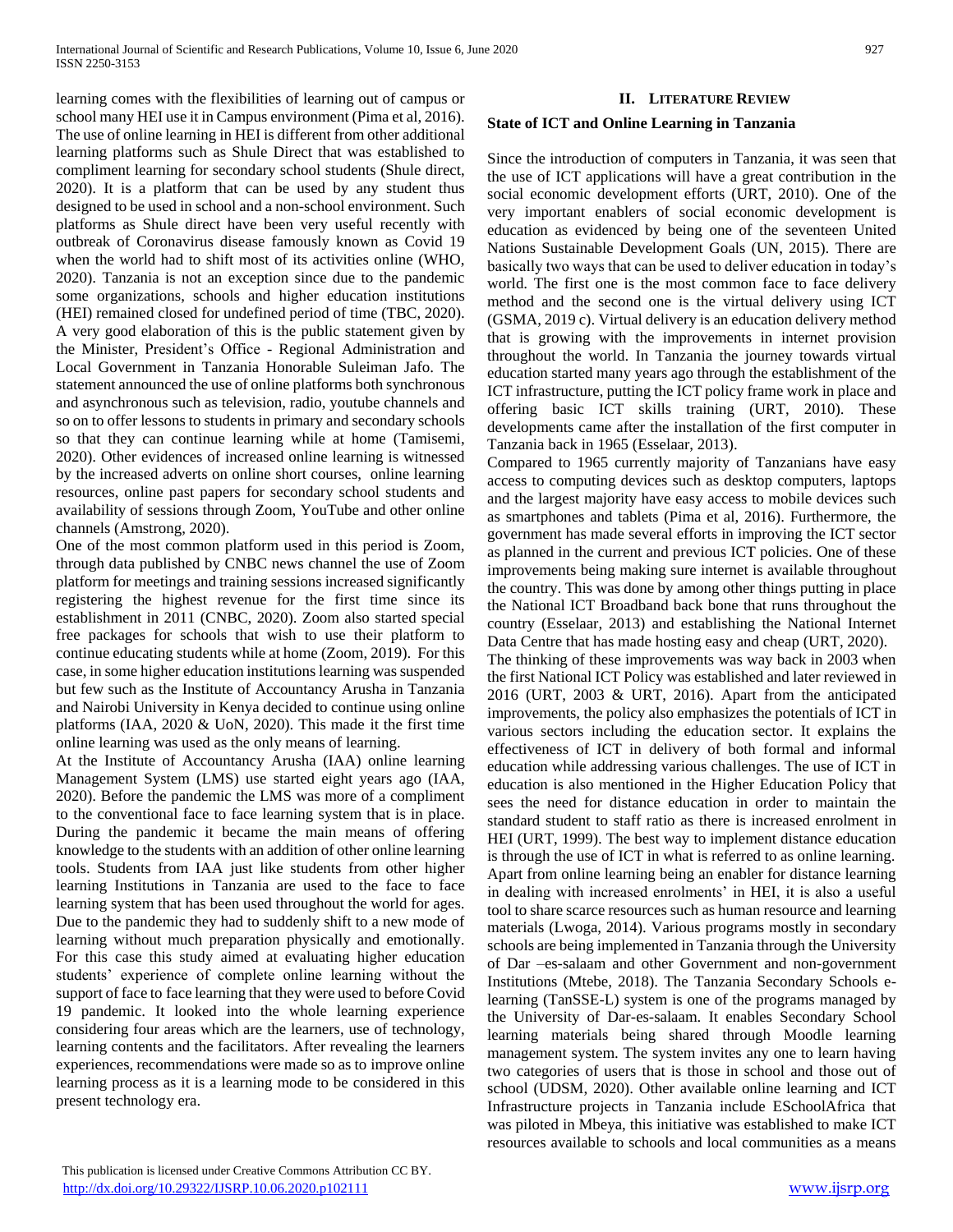of fighting poverty and illiteracy in African youths. It worked with school administrators and Governments to deliver fully equipped computer laboratories, with broadband internet connectivity, a school website and a database for e-administration and e-learning (eSchools Africa, 2017).

Another one is Shule Direct that provides a platform for online learning materials, these materials can be accessed by both in school and out of school students (Shule Direct, 2020). HaloStudy is another project managed by the University of Dar-es-salaam under College of ICT that provides materials and infrastructure support for schools (UDSM COICT, 2017) and lastly the Universal Communication Services Access Fund that provides infrastructure support for secondary schools and ICT skills training (UCSAF, 2020). All of these projects concentrate on Secondary School level with an exception of few such as the Tanzania Education and Research Network (TERNET). TERNET is a network of Tanzania higher education and research institutions aiming at providing network infrastructure and associated services for enabling sharing of education and research resources inside and outside the country. It is a member based organ that allows voluntary membership registration. One of its main objectives in relation to online learning is the support of establishing the infrastructure and sharing of teaching and learning resources among its members. Currently the network has fifty eight (58) members, 47 of whom are active and the remaining 11 are inactive members (TERNET, 2020).

# **Online learning in Higher Education**

According to the higher education policy of 1999 (URT, 1999), higher education refers to the scope of knowledge and skills impacted with in the tertiary level of education. There are two levels of training institutions in higher education provision namely academic full professional training (Universities) and Intermediary professional education and training institutions (nonuniversities professional training institutions). This study considered both levels as there is no much distinction between the two (URT, 1999). Online learning experience for both higher education institutions (Universities and non- universities) is similar, Many HEI use online learning as a substitute to the normal face to face learning method that is in place. According to the study conducted by Mtebe & Raphael (2017) a critical review of eLearning research trends in Tanzania it was noted that three of the big HEI in Tanzania that is University of Dar-es-salaam, Open University of Tanzania and Mzumbe University have programs offered in a blended mode, that is they use both face to face and learning management systems in course delivery.

A similar situation is seen at the Muhumbili University of Health and Applied Sciences (MUHAS) as reported in the study titled Critical Success Factors for Adoption of web-based learning Management Systems in Tanzania conducted by Lwoga (2014). The study revealed the used of online learning systems as a compliment the already existing face to face system. Furthermore, another study assessing the use of the internet in teaching and learning was conducted by Chirwa (2018). The study focused on two teacher training colleges in Tanzania and it revealed that the use of the Internet at these colleges is on voluntary bases, that is the internet is used by an individual in searching for learning

 This publication is licensed under Creative Commons Attribution CC BY. <http://dx.doi.org/10.29322/IJSRP.10.06.2020.p102111> [www.ijsrp.org](http://ijsrp.org/)

materials and it is not in any way used in the official learning process.

The literature above shows that for most higher education institutions online learning is still an addition to the normal face to face learning process. The only time that online learning has been used as the only means of learning was during the COVID 19 pandemic. At this time online learning has been both synchronous and asynchronous by students receiving real time and recorded online lectures, assignments and discussion forums (IAA, 2020, UoN, 2020). In addition, the Nairobi University went further by approving and conducting online examinations (UoN, 2020, Citizen Digital, 2020).

# **Theoretical Background**

Various theories on acceptance and use of technology exists. These theories have been used by various scholars in assessing the acceptance and use of online learning in different contexts. However, this study mainly focused on evaluating users experience on online learning which brings about room for improvements. The study focused on four areas which are the learner, technology used, learning contents and the facilitator. These areas where derived from an understanding of several theories including the Technology Acceptance Model and the E-Learning System Components.

# **Technology Acceptance Model**

The Technology Acceptance Model (TAM) as developed by Davis (1989) is an information systems theory that models how users come to accept and use a technology. The actual system use is the end-point where we want everyone to be able to be with technology, so we have to form Behavioral Intention, which is a factor that leads people to use the technology. The behavioral intention (BI) is influenced by the attitude (A) which is the general impression of the technology. Furthermore, According to the model acceptance of technology depends on perceived usefulness and ease of use that is built from behavior intention which is the general impression of technology. In this study the respondents have already accepted and are using online learning, the study is measuring respondent experience after accepting and using the technology. TAM was used to understand the learner and the technology in accessing experience.



**Figure 1: Technology Acceptance Model (TAM)**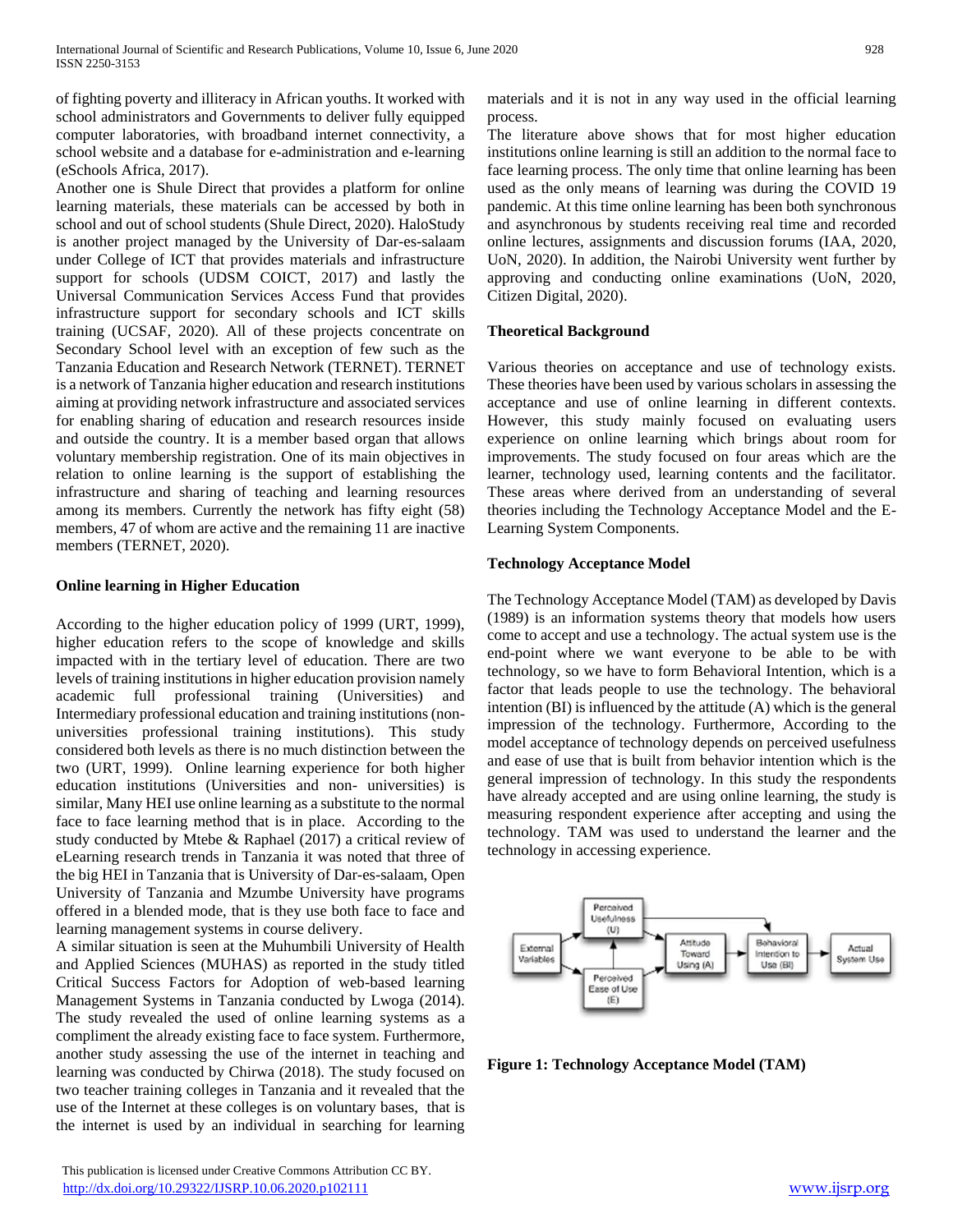#### **E-Learning Systems Success Model**

The model was developed by Romi (2017) and presented in his paper titled A Model for e-Learning Systems Success: Systems Determinants and Performance. According to Romi (2017) elearning context can be divided into three that is the Individual, the Institution and the environment determinants. The study proposed a model for e-learning success, which incorporate eight factors mainly, e-learning context that include individual, institutional, and environmental determinates to e-learning success. In addition to e-learning components which include instructor, learner, course, and ICT. As well as the learner's performance that aims to measure e-learning success. The proposed model was designed to integrate prior research in the area of e-learning. Where it adds set of determinants to e-learning Systems success and find out the best fit of e-learning system components.



**FIGURE 2: E-LEARNING SYSTEMS SUCCESS MODEL**

### **III. RESEARCH METHODOLOGY**

The research design used was the Cross Sectional Survey Design that allows description of trends in large population (Saunders et al, 2007). The trends could be in attitudes, opinion, behaviors and so on. It involved questionnaire distribution to a sample of 500 HEI students. The questionnaire was in electronic form designed using google form that allowed easy responding, capture and analysis of data.

Involved students are pursuing various programs in different levels in the academic year 2019/2020. Simple Random Sampling a type of probability sampling was used to make sure every member of the population had an equal chance of being selected to be part of the sample (Kothari, 2004). Out of the 500 students who received the questionnaire a total of 283 responded but only 276 responses were well attended to be useful for the study.

# **IV. FINDINGS AND DISCUSSION**

### **Respondents Demographic Characteristic**

Respondents from the study were students from the Institute of Accountancy Arusha 64.1% where male and the remaining 35.9 being female. Furthermore, a larger number of the respondents had the age between 19 and 21 and very few of them where 18 and below. Finally a greater number of the respondents that is 41.5% where certificate students and the lowest that is 4% where Masters Students.

#### **Table 1: Respondents Characteristics**

| <b>Respondents Age groups</b>  |            |  |  |  |  |
|--------------------------------|------------|--|--|--|--|
| <b>Parameter</b>               | Percentage |  |  |  |  |
| $16 - 18$                      | 5.4        |  |  |  |  |
| 19 - 21                        | 42.8       |  |  |  |  |
| $22 - 24$                      | 34.4       |  |  |  |  |
| $25 - 27$                      | 6.9        |  |  |  |  |
| 28 and above                   | 10.5       |  |  |  |  |
| Total                          | 100        |  |  |  |  |
| <b>Respondents Gender</b>      |            |  |  |  |  |
| Parameter                      | Percentage |  |  |  |  |
| Male                           | 64.1       |  |  |  |  |
| Female                         | 35.9       |  |  |  |  |
| Total                          | 100        |  |  |  |  |
| <b>Respondents Study Level</b> |            |  |  |  |  |
| <b>Parameter</b>               | Percentage |  |  |  |  |
| Certificate                    | 41.5       |  |  |  |  |
| Diploma                        | 16.4       |  |  |  |  |
| Bachelor                       | 38.1       |  |  |  |  |
| Masters                        | 4          |  |  |  |  |
| Total                          | 100        |  |  |  |  |

After a thorough analysis of the findings in table 1 the study generalized that participants of the study were a great representation of the study population. The respondents age range was a true representation of the reality as majority of students in higher education institutions are with in 19 and 24 years of age. Furthermore, the study revealed that male respondents dominated the study. This relates directly with the fact that the number of male students is higher than the number of female students.

### **Online Learning Experience**

In order for online learning to take place four areas where considered. These areas are the learner, the technology used, the learning contents and the facilitator. The following is the response as extracted from the questionnaires.

#### **The Learners Learning Experiences.**

In evaluating the learners' online learning experience various questions were asked and the following was the response.

The respondents were asked if they liked the idea of online learning, 15.1% strongly agreed on this while 35.3% agreed. On the other side 28.4% disagreed and strongly disagreed meaning that they do not like the idea of online learning.

The willingness of participating on online learning was also assessed and 45.9% of the respondents strongly agreed and agreed that they were willing to participate while 26.7% disagreed and strongly disagreed on the same.

It is also seen that a larger number of the respondents that is 41.8% are motivated to participate in online learning while 32% strongly disagreed and disagreed on being motivated to participate on online learning.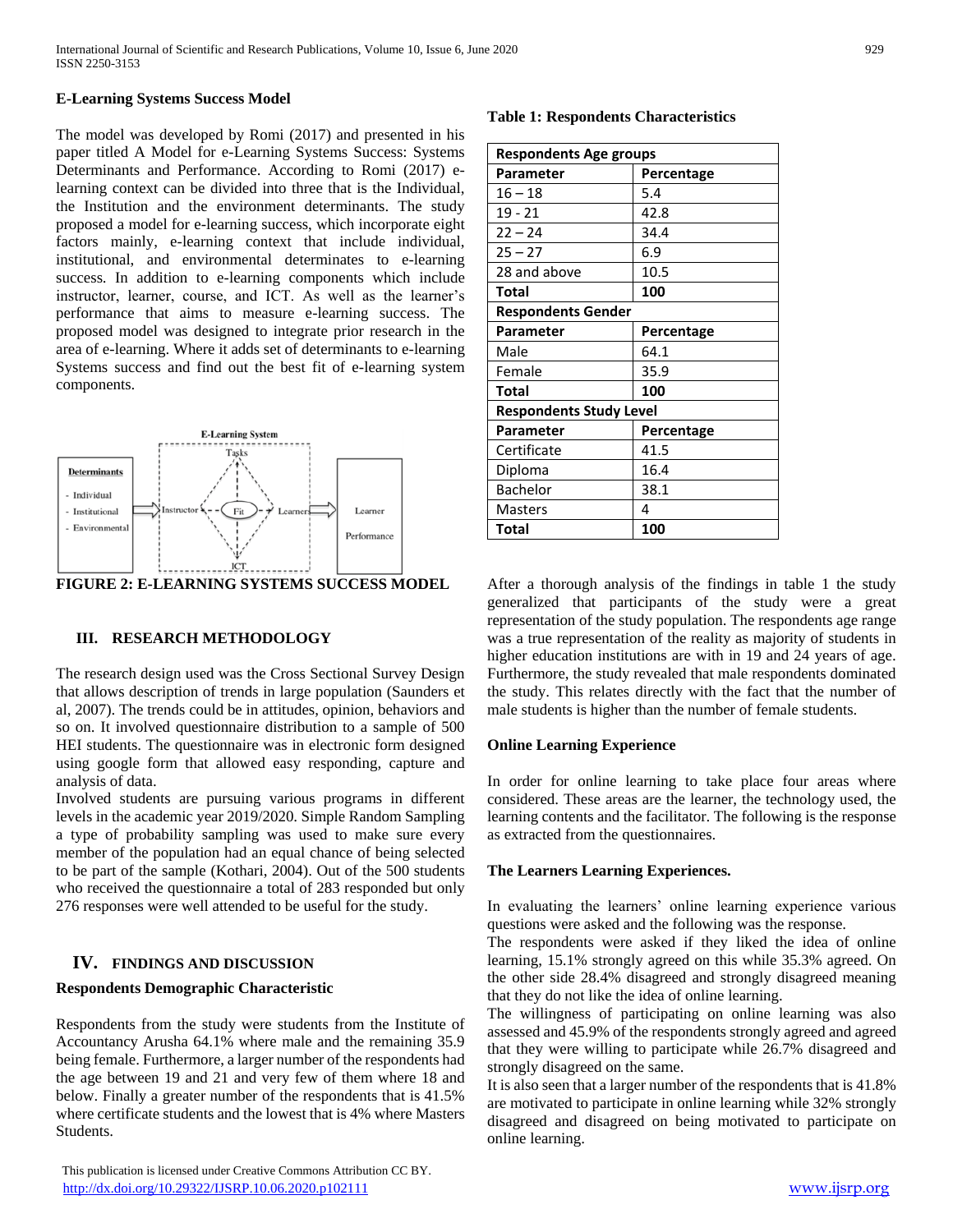Learning more on online platform than in normal physical class sessions was strongly agreed by only 7.6% of the respondents and agreed by 17.8% while 51.4% of the respondents disagreed and strongly disagreed.

The respondents were also questioned if online learning method goes in line with their learning abilities and from the response only 9.5% strongly agreed on this and another 25.8% agreed. On the other side a larger percent that is 38.6% strongly disagreed and disagreed on online learning being in line with their learning abilities.

The response on the satisfaction brought by time and place flexibility with online learning was seen as follows. 32.1% showed that they were satisfied by agreeing and strongly agreeing on the said. Other 45.1% disagreed and strongly disagreed showing that they were not satisfied with the time and place flexibility.

The respondent's response on if they were comfortable with the available interactions offered by online learning was that 30.3% strongly agreed and agreed being comfortable but 41.9% which is the majority strongly disagreed and disagreed on the same.

The response on online learning being more expensive than face to face learning was as follows, 77.6% strongly agreed and agreed that online learning is expensive while 12.3% strongly disagreed and disagreed on it.

The response on being able to manage oneself in online learning was also gathered, on this 32.1% strongly agreed and agreed that they can manage themselves while 39.3% strongly disagreed and disagreed meaning that they cannot manage themselves.

|                                                                                       | <b>SA</b> | A    | N    | $\mathbf{D}$ | <b>SD</b> | <b>Total</b> |
|---------------------------------------------------------------------------------------|-----------|------|------|--------------|-----------|--------------|
|                                                                                       | Perc      | Perc | Perc | Perc         | Perc      | Perc         |
| idea<br>of<br>like the<br>online learning                                             | 15.1      | 35.3 | 21.2 | 16.9         | 11.5      | 100          |
| Willing<br>to<br>participate in online<br>learning                                    | 11.2      | 34.7 | 27.4 | 17.3         | 9.4       | 100          |
| Motivated to learn<br>online                                                          | 10.2      | 31.6 | 26.2 | 18.2         | 13.8      | 100          |
| learning more on<br>online platform than<br>in normal physical<br>class sessions      | 7.6       | 17.8 | 23.2 | 28.6         | 22.8      | 100          |
| Online<br>learning<br>method goes in line<br>with my learning<br>abilities            | 9.5       | 25.8 | 26.2 | 26.2         | 12.4      | 100          |
| Satisfied with time<br>and place flexibility<br>brought by learning<br>online         | 7.2       | 24.9 | 22.7 | 28.5         | 16.6      | 100          |
| Comfortable<br>with<br>available<br>the<br>interactions offered<br>by online learning | 5.4       | 24.9 | 27.8 | 28.2         | 13.7      | 100          |
| Online learning is<br>expensive<br>more<br>than face to face<br>learning              | 53.3      | 24.3 | 10.1 | 8.7          | 3.6       | 100          |
| I<br>can<br>manage<br>myself<br>online<br>in<br>learning                              | 9         | 23.1 | 28.5 | 25.6         | 13.7      | 100          |

**Table 2: Learners Learning Experience**

In this area the study was finding out the responders experience as online learners. The data presented above shows that a larger percent of the respondents like the idea of online learning, are willing to learn online and are motivated to learn online. This is in line with the fact that majority of the respondents are youth and youth are the dominators in the technology world. This is similar to what was reported by Sivalingam & Subbaiyan (2018) in their study titled the modern technology are using education for adolescents that revealed most adolescents use significant amount of their time in online activities. This show that majority of the responders had a positive attitude towards online learning despite the fact that it came unexpectedly and was in a period surrounded by much uncertainty and fear of life (Armstrong, 2020).

On the other hand despite the learners' positive attitude towards online learning, majority of the respondents strongly disagreed and disagreed that they learn more online than on normal face to face set up. This was justified by their further response that showed online learning does not go in line with their learning abilities meaning that they were not able to learn. Furthermore, despite one of the advantages of online learning being time and place flexibilities (Lwoga, 2014), respondents revealed that they were not satisfied with the time and place flexibilities brought by online learning. This was mostly because most of their homes do not have a conducive learning environment and the people around do not understand when they try and explain that they are learning online. The general understanding in the community is that the institute is closed so you are free and you have to assist with activities at home.

Another hindrance of the learning process expressed by the respondents was the fact that they were not comfortable with interactions available with online learning as with this set up students were learning while at home so whatever interaction that was needed had to be online and not face to face. This was different from what they are used to as students always depend on face to face assistance from facilitators and fellow students. Another aspect that was revealed to have hindered the learning process was the high cost involved with online learning. This made it difficult for some of the students to participate actively as they did not have money to access the internet every time they needed to. Based on data presented by the national bureau of statistics and the world bank on average more than 14 million Tanzanians lived below the national poverty line of tsh 49,320 (21 USD) per month while 26 million lived below tsh 4,402.3 (1.9 USD) per person per day international poverty line (world bank, 2018, NBS,2020). On the other hand cost of the internet as presented by Cable platform, a platform that presents world wide mobile data pricing shows on average in Tanzania 1 GB of data cost Tsh 1,690 (cable, 2020). For a student to effectively learn online he will need an average of 2 GBs per day this is on asynchronous learning methods such as watching videos and downloading text materials. More than that is needed when attending synchronous sessions such as Zoom calls. Which means if a student comes from the 14 million or 26 million then affording internet for online learning becomes a challenge.

Finally as learners another reason that limited their ability to learn more online was the fact that they did not have the ability to manage themselves during this process. Online learning is a setup that requires the learner to have high discipline in managing time and the discipline to self-learning something that majority of youth do not have. This characteristic of youth was also presented by Morch et al, 2018 in the study Strategic Self- Management: the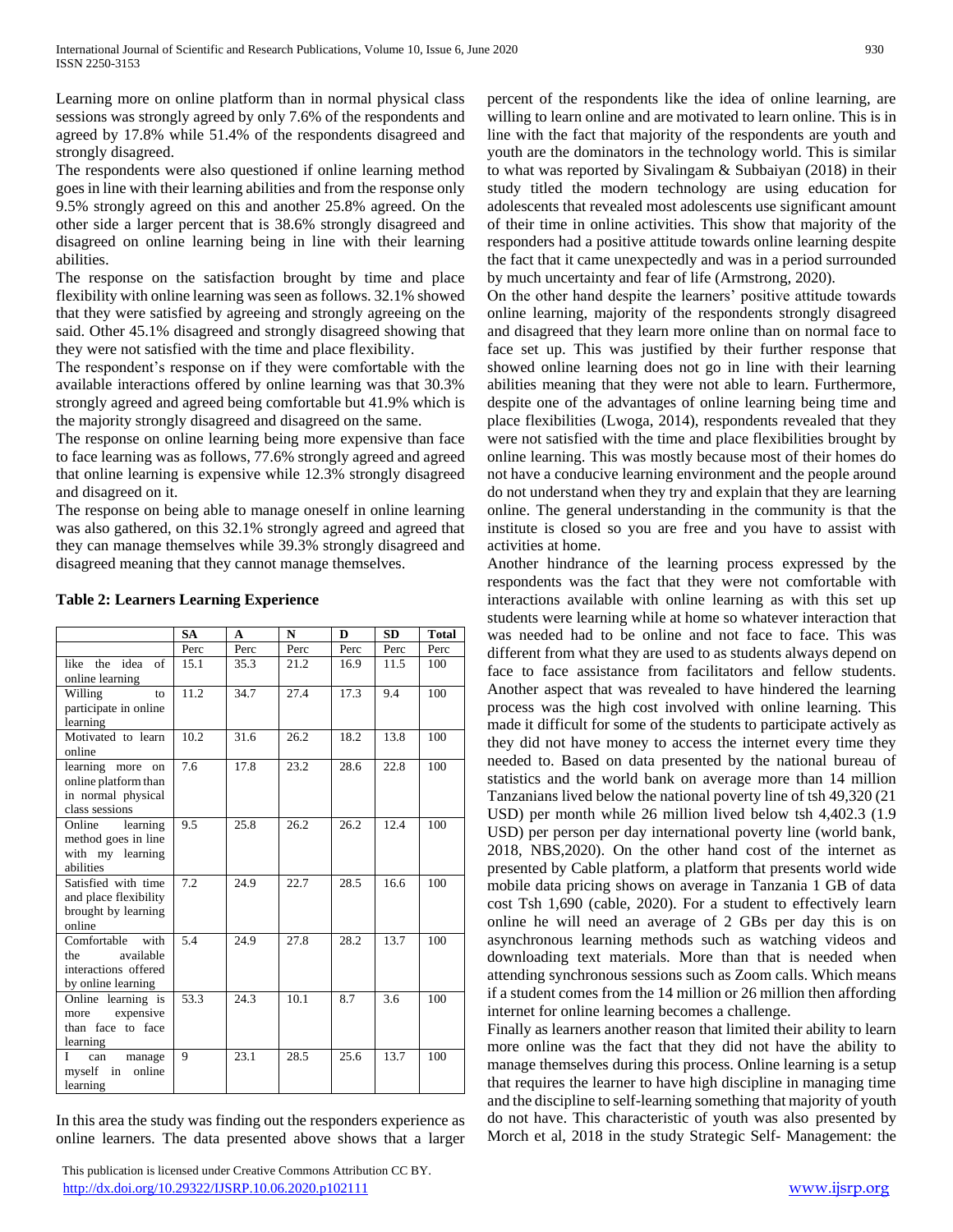new youth challenge (Morch et al, 2018). Based on Tanzanian culture, youth are used to the formal face to face education that has a teacher or a lecturer behind the students back throughout the learning process. Apart from the teachers and lecturers students also depend on each other, some are not even confident of what they are supposed to do until they witness colleagues in the class doing the same.

# **Learners Experience on Technology Used**

Respondents of the study were also asked on the experience they had with the technologies used during the online learning during Covid 19 pandemic break. More than one technology was used hence respondents could select more than one. The response showed that Moodle which is an online leaning management system was the mostly used technology with 242 (86.4%) respondents. The second was Whatsapp that had 180 (64.3%) of the respondents. Then zoom had 139 (49.6%) users while Youtube was 107 (38.2%) and lastly email had 43 (15.4%) users.

Of these technologies respondents were asked which one they preferred more and the response was not very different as most 140 (50.4%) of them preferred to use Moodle, 67 (23.1 %) preferred to use Whatsapp, 38 (13.7%) Preferred YouTube, while zoom and email were the least preferred as only 28 (10.1%) respondents opted for Zoom and remaining 5 (1.8%) went for email.

On the other had the respondents experience in the use of technology was as follows.

A larger percent of the respondents that is 49.8% disagreed and strongly disagreed on having easy access to the internet while only 25.3% agreed and strongly agreed to have easy access to the internet. Moreover, a different response was seen on the easy access to digital devices as 42.8% agreed and strongly agreed on having easy access to digital devices while 34.5% disagreed and strongly disagreed on the same.

Majority of the respondents that is 57.9% agreed and strongly agreed to have the required technical knowledge of using the learning technologies while 21.2% disagreed and strongly disagreed on having required knowledge of using the online learning technologies.

Finally in assessing the experience of technology use, 41.8% of the respondents disagreed and strongly disagreed on the easy access to assistance when they experienced technical problems while 34.6% strongly agreed and agreed to easily getting assistance once they experienced technical problems.

|                                                                       | SΛ   | A    | N    | D    | <b>SD</b> | Total |
|-----------------------------------------------------------------------|------|------|------|------|-----------|-------|
|                                                                       | Perc | Perc | Perc | Perc | Perc      | Perc  |
| Easy access to the<br>internet                                        | 5.9  | 19.4 | 24.9 | 26.7 | 23.1      | 100   |
| Easy access to<br>learning devices eg<br>Laptop, smart phone<br>etc   | 11.9 | 30.9 | 22.7 | 15.8 | 18.7      | 100   |
| Have the required<br>knowledge to use<br>the learning<br>technologies | 15.8 | 42.1 | 20.9 | 12.8 | 8.4       | 100   |

**Table 3: Learners Experience on Technology Used**

| Easily get assistance | 11.3 | 23.3 | 23.6 | 23.6 | 18.2 | 100 |
|-----------------------|------|------|------|------|------|-----|
| when experiencing     |      |      |      |      |      |     |
| a technical problem   |      |      |      |      |      |     |

Based on the presented data the experience on the used technologies was satisfactory although majority of the respondents did not have easy access to the internet and did not easily get assistance when the experienced technical challenges. Not easily accessing the internet was expected challenge because despite the improvements made so far, still access to the internet in Tanzania is a challenge especially in semi urban and rural areas. Up to 2018 only 36% of the country was covered with 3G network (GSMA, 2018). This can also be linked to the number of internet users verses the population whereby out of almost 58 million people only approximately 27 million us the internet (NBS, 2020, TCRA, 2020). On the other hand with getting easy assistance when experiencing technical problem was a possibility because the Institute provided much assistance on problems faced in the use of the learning management system Moodle and not much on the other technologies used.

A larger percentage of the respondents also are seen to have knowledge on how to use the learning technologies, this is so because the Institute has often been offering training sessions on how to use Moodle as it is seen to be the highly technology used. Also for the secondly highly used technology that is Whatsapp learners are seen to have the required knowledge to use it as it is one of the most used social media platforms in Tanzania supported by the fact that in Tanzania the highest use of the internet is on social media (GSMA, 2018). Other platforms especially zoom were new for many respondents but they could learn and use them easily.

### **Learners Experience on the Learning Contents**

The response show that majority of the respondents that is 44.1% received the expected learning contents. Although this is the case based on the number of respondents for the strongly agreed and agreed the number of respondents who remained neutral that is 37.2% remains significant. Furthermore, majority of the respondents that is 36.8% experienced that the learning materials were well organized although a significant of them that is 29.1% showed that they were neutral in the same. In addition a large number of the respondents that is 39.6% remain neutral when asked if they could easily comprehend the learning materials provided while a significant number that is 30.8% disagreed and strongly disagreed on the same.

Based on the learning contents 50.2% of the respondents had a strong opinion that online learning should be complimented by face to face learning while 18.9% disagreed and strongly disagreed and lastly 30.9% of the respondents remained neutral on this.

|  | Table 4: Learners Experience on the Learning Contents |  |  |
|--|-------------------------------------------------------|--|--|
|  |                                                       |  |  |

|                                                            | SΑ   | A    | N    | D    | <b>SD</b> | Total |
|------------------------------------------------------------|------|------|------|------|-----------|-------|
|                                                            | Perc | Perc | Perc | Perc | Perc      | Perc  |
| We were provided<br>with the expected<br>learning contents | 5.8  | 38.3 | 37.2 | 13.1 | 5.5       | 100   |
| Learning materials<br>are well organized                   | 9.5  | 27.3 | 29.1 | 20.4 | 13.8      | 100   |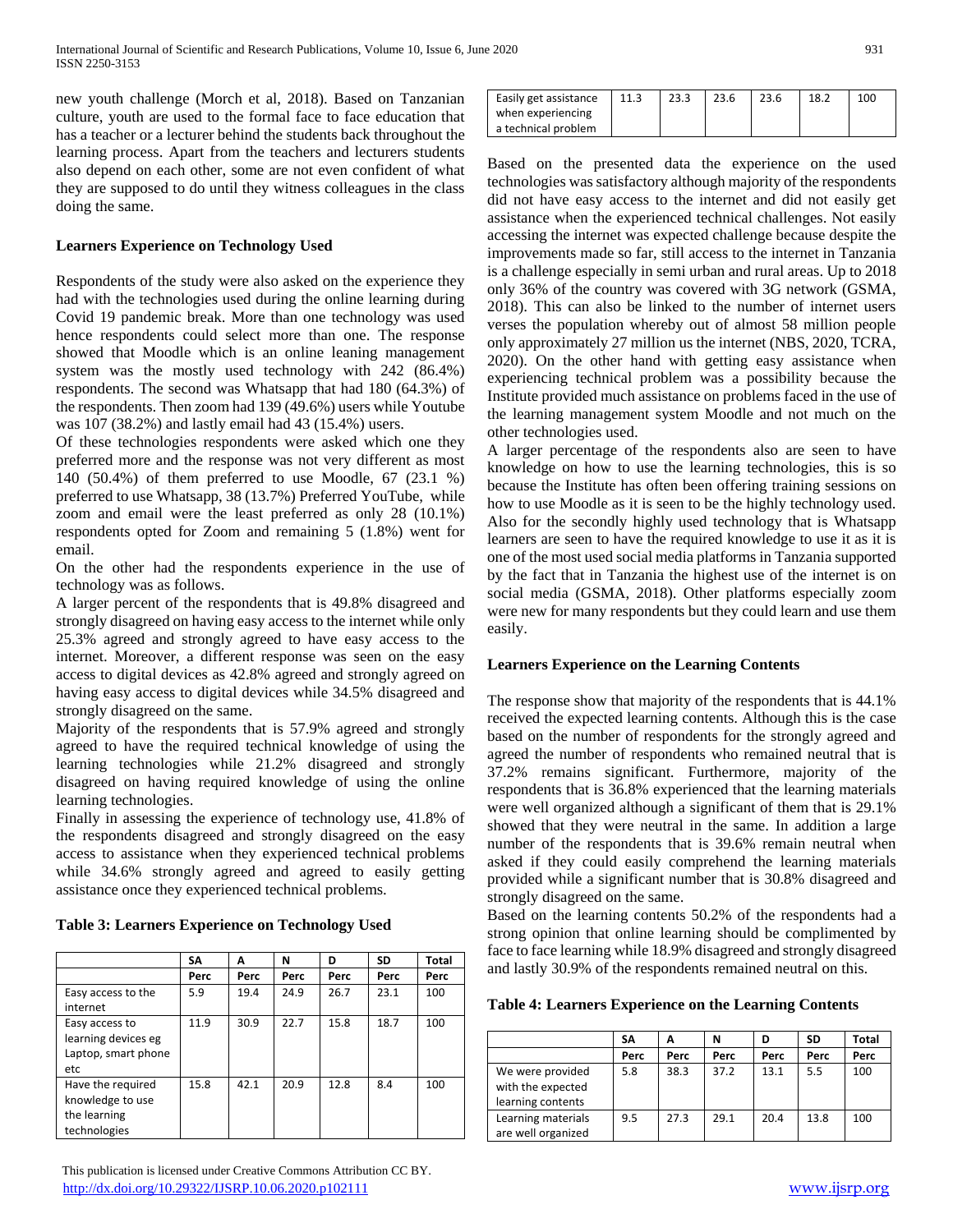| You can easily        | 5.5  | 24.1 | 39.6 | 20.9 | 9.9 | 100 |
|-----------------------|------|------|------|------|-----|-----|
| comprehend the        |      |      |      |      |     |     |
| learning materials    |      |      |      |      |     |     |
| provided              |      |      |      |      |     |     |
| Face to face delivery | 14.2 | 36   | 30.9 | 12.4 | 6.5 | 100 |
| should complement     |      |      |      |      |     |     |
| online learning       |      |      |      |      |     |     |

Although a larger number of the respondents agreed that they were provided with expected learning contents and that the materials were well organized the data presented above, show a significant number of the respondents did not know what to expect in respect to the learning contents and they did not know if the learning materials were well organized. Furthermore, a large percent of the respondents remained neutral when asked if they could comprehend the learning materials provided. Finally a larger percent of the respondents agreed that face to face delivery should complement online learning which means that they are not ready to go for fully online learning mode.

### **Learners Experience on the Facilitators**

Based on the response 52.6% of respondents agreed and strongly agreed that facilitators' knowledge on online platforms affects efficiency of the learning process while 18.9% strongly disagreed and disagreed on the same. Moreover, 35.0% of the respondents strongly disagreed and disagreed on facilitators being easily approachable while 33.9% agreed and strongly agreed that facilitators were easily accessible. Lastly 46% of the respondent's strongly agreed and agreed that facilitators provided sufficient learning resources while 25.9% disagreed and strongly disagreed on the same.

|                                                                                                | SΑ   | A    | N    | D    | SD   | Total |
|------------------------------------------------------------------------------------------------|------|------|------|------|------|-------|
|                                                                                                | Perc | Perc | Perc | Perc | Perc | Perc  |
| Facilitators knowledge<br>on online platforms<br>affects efficiency of<br>the learning process | 16.7 | 35.9 | 28.5 | 14.8 | 4.1  | 100   |
| Facilitators are easily<br>approachable                                                        | 5.1  | 28.8 | 31   | 24.8 | 10.2 | 100   |
| Facilitators provide<br>sufficient learning<br>resources                                       | 11.7 | 34.3 | 28.1 | 15.7 | 10.2 | 100   |

**Table 5: Learners Experience on the Facilitators**

A big part of any learning experience is the facilitator, respondents of this study agreed that facilitators provided them with sufficient learning resources that made learning easy for them. Most of them also agreed that facilitators' knowledge on online platforms affected the efficiency of the learning process. This was based on the fact that the respondents had experience from different facilitators. Unfortunately in this online learning most facilitators were not easily approachable. This is coursed by the fact that online learning was new to facilitators as well and the season was surrounded with much fear and uncertainties.

#### **V. CONCLUSION**

The study focused on evaluating students experience on online learning as the only means of learning during lockdown due to Covid 19 pandemic. The focus was on the learner's individual experience, experience on the technologies used, experience on the learning contents as well as the facilitators of the online learning. The study findings indicated that the students had a very positive attitude towards online learning but did not have a good experience as many revealed that they did not learn much during online learning in comparison with the way they learn in face to face settings. Reasons for this being firstly they did not like the time and place flexibility brought by online learning and also they were not comfortable with online interactions with facilitators and fellow students. Further, high cost of internet and failure to manage themselves was a hindrance. In addition they had a lot of personal and surrounding distractions that hindered the smooth learning process and they did not have easy access to the internet and most of them could not comprehend the learning materials. Lastly facilitators' knowledge of the online platforms affected the learning process.

To conclude the matter they generally commented that purely online learning in Tanzania is still a challenge hence online learning should be supplemented by face to face learning.

#### **VI. RECOMMENDATION**

The following are recommendation from this study

Firstly, purely online learning should be considered once more than 50% of the country is covered by 3G or higher internet technologies. Secondly, the cost of internet should be lowered, internet service providers should have special rates for online learning that can be accessed anywhere and not only at HEI premises. Thirdly, since the world is moving towards online learning, an introduction to it should be made in basic computer lessons (for those schools that are fortunate to study computer) conducted from primary schools to HEI. Fourthly, facilitators should be trained on how to prepare and effectively facilitate online sessions.

#### **REFERENCES**

- i. Amstrong, O., Oduor,C., Lugano,G. & Hawi, R., (2020) Kenya Survey Report, Corona Virus Threat, Country Responses, Village awareness and preparedness.
- ii. Barakabitze, A.A., Lazaro, A.W., Ainea, N., Mkwizu, M.H., Matofali, A.X.,Iddi,A., & Sanga, C. (2019). Transforming African Education Systems in Science, Technology, Engineering, and Mathematics (STEM) Using ICTs: Challenges and Opportunities Transforming African Education System. Hindawi Education Research International Volume 2019, Article ID 6946809, 29 pages https://doi.org/10.1155/2019/6946809
- iii. Cable, (2020). Worldwide mobile data pricing: The cost of 1GB of mobile data in 228 countries. https://www.cable.co.uk/mobiles/worldwide-data-pricing/
- iv. Chirwa, M, (2018). Assess the use of Internet in Teaching and learning at two selected teachers colleges in Tanzania. International Journal of Education and Development using Information and Communication Technology (IJEDICT), 2018, Vol. 14, Issue 2, pp. 4-16